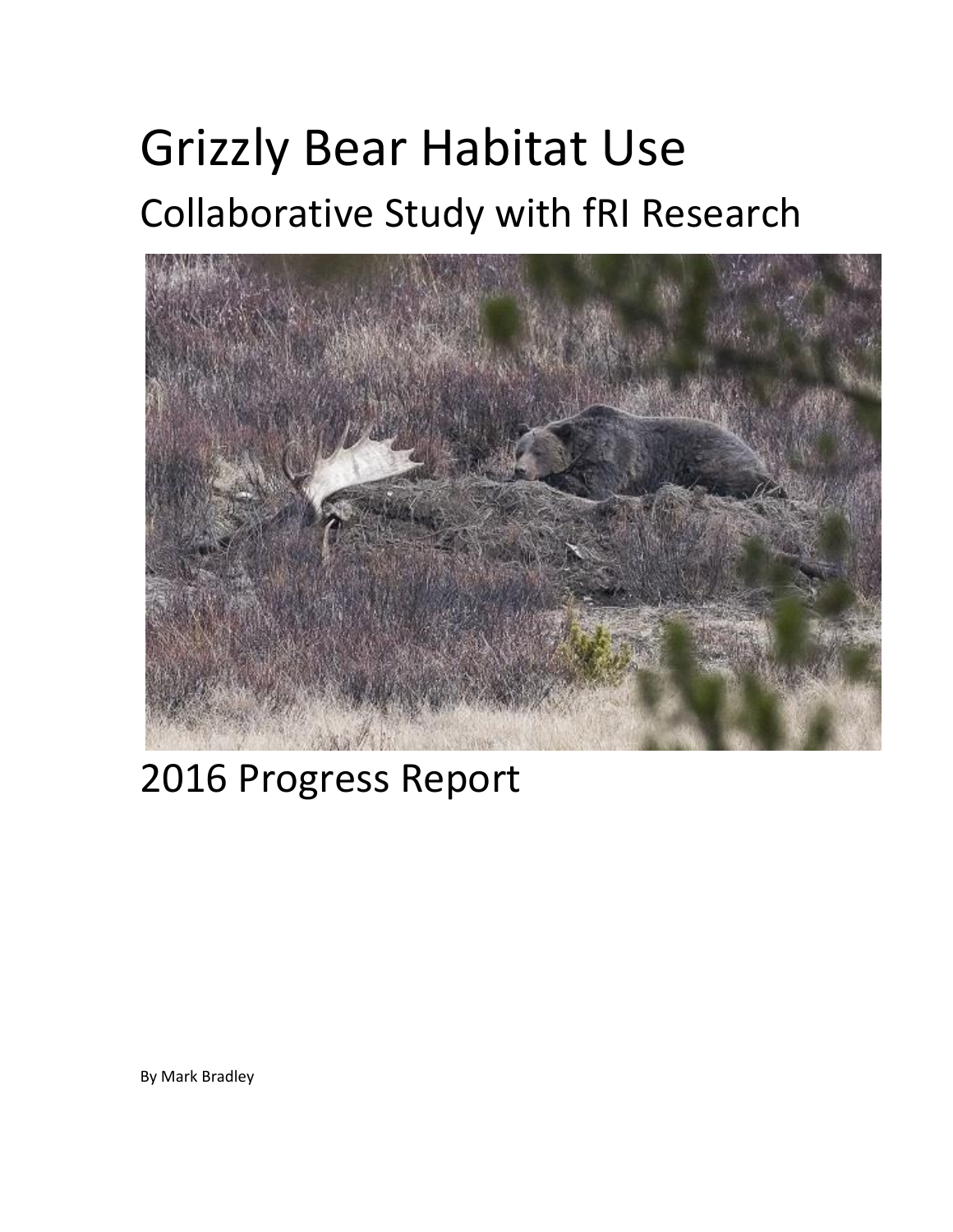This report should be cited as:

Bradley, M. 2017. Grizzly Bear Habitat Use Collaborative Study with fRI Research – 2016 Progress Report. Unpublished. Technical Report. Parks Canada Agency, Jasper, Alberta. 6 pages.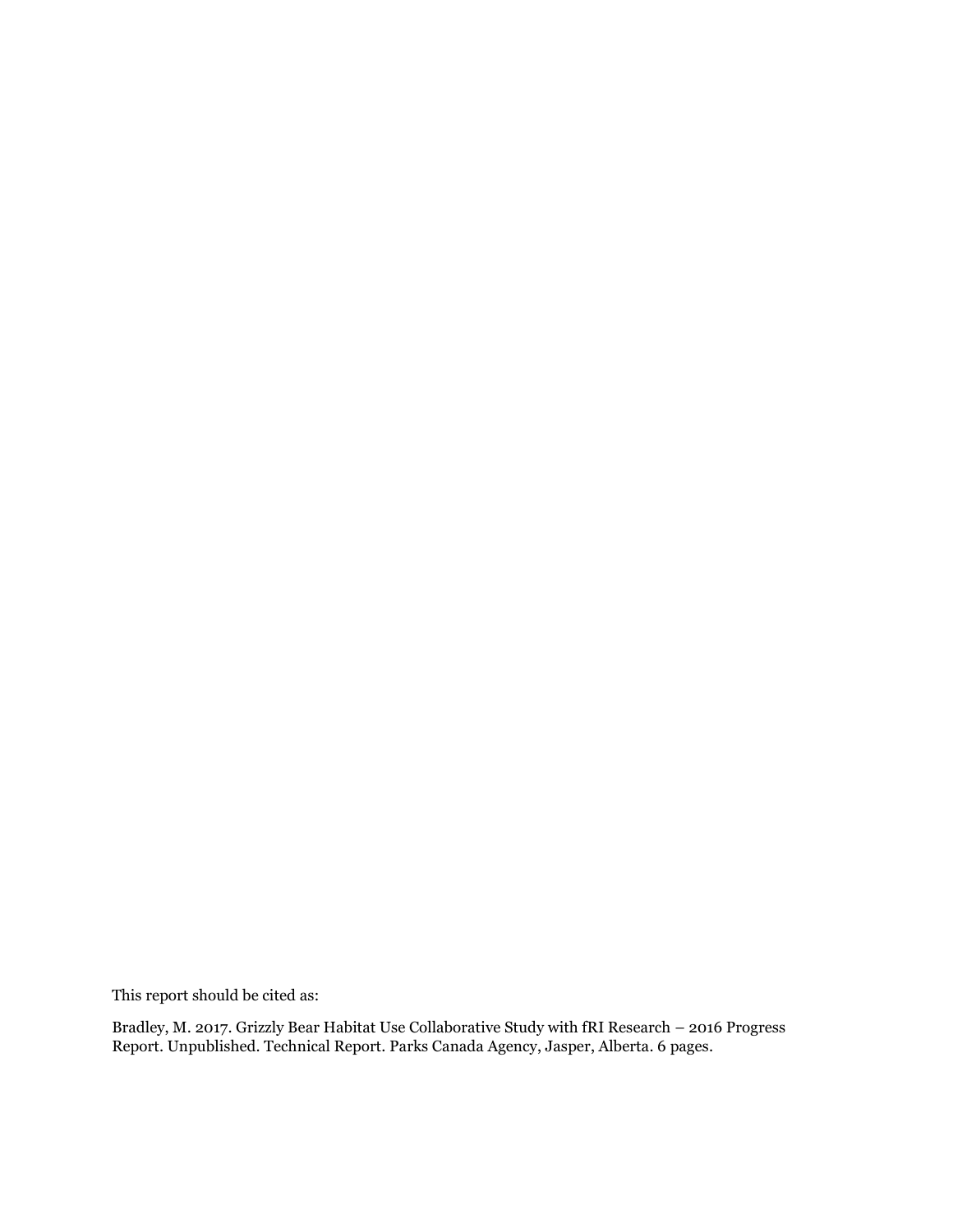#### Abstract

Jasper National Park is collaborating with fRI Research to study grizzly bear habitat use. Our goal is to maintain 10 satellite GPS collars on grizzly bears from the spring of 2015 to the end of 2018 (3 capture years, 4 data gathering years). We are entering the third and final capture season, with no capture related bear mortalities or major injuries so far. Data analysis, report writing, and paper submission will begin after the 2018 data collection is final.

### Introduction

Jasper National Park (JNP) has a long standing collaboration with fRI Research (fRI), a research organization that operates on the provincial industrial land-base east of JNP, and whose goal is to study how land use practices impact wildlife. One of the major projects within the fRI is the grizzly bear project. JNP has benefitted from a number of fRI's grizzly bear-related studies, including a collaboration on black and grizzly bear population estimates (Stenhouse et al. 2015, Boulanger et al. 2016), and preliminary data on stress hormones (from hair samples). fRI has provided JNP with important Geographic Information System (GIS) products that we use in land use planning (e.g resource selection function maps informed the Maligne Valley planning process). To date, these products were based on bear location data that were mostly collected outside of JNP. Our goal for the current project is to test and refine some of the current GIS products with new JNP and AB bear location data. fRI will use the JNP data as a control to compare against bear habitat use in the industrial landscape. This work is also meant to update and improve upon work done previously in JNP and the foothills on the effects of industrial land use on grizzly bears ((Nielsen et al. 2003)). We can also use the JNP GPS locations to inform park decision making around problem grizzly bears, and to quantify bear selection of human landscape features.

## Methods

The goal is to maintain 10 collars on grizzly bears from 2015 through 2018 [\(Figure 1\)](#page-2-0).

Trapping was mostly by culvert trapping, but some bears were darted and drugged from helicopters. One bear was free range darted under unusual conditions (i.e. no chance of people appearing, or potential for harm to the bear). The immobilization drugs used were a combination of medetomidine and telozol (MZT). Atepamezole was used as an antagonist. Trapping procedures satisfied both national park and Alberta safe handling protocols.

<span id="page-2-0"></span>

*Figure 1. Sedated grizzly bear in a culvert trap. This bear was awaiting release in a safe location.*

During handling, vital signs were recorded every 10 to

15 minutes. Blood, skin and hair samples were taken. Morphological measurements and body weight were recorded. A premolar tooth was removed (after freezing with a local anaesthetic) for aging by cementum annuli. If vital signs fell outside of recognized thresholds, the antagonist would be given immediately and the bear released (this has not been necessary to date). Every precaution was taken to ensure the health of the bears.

Followit Telus Iridium satellite collars were deployed, and small backup transmitters were attached to the satellite collars. The collars have integrated remote release mechanisms, and canvass rot-off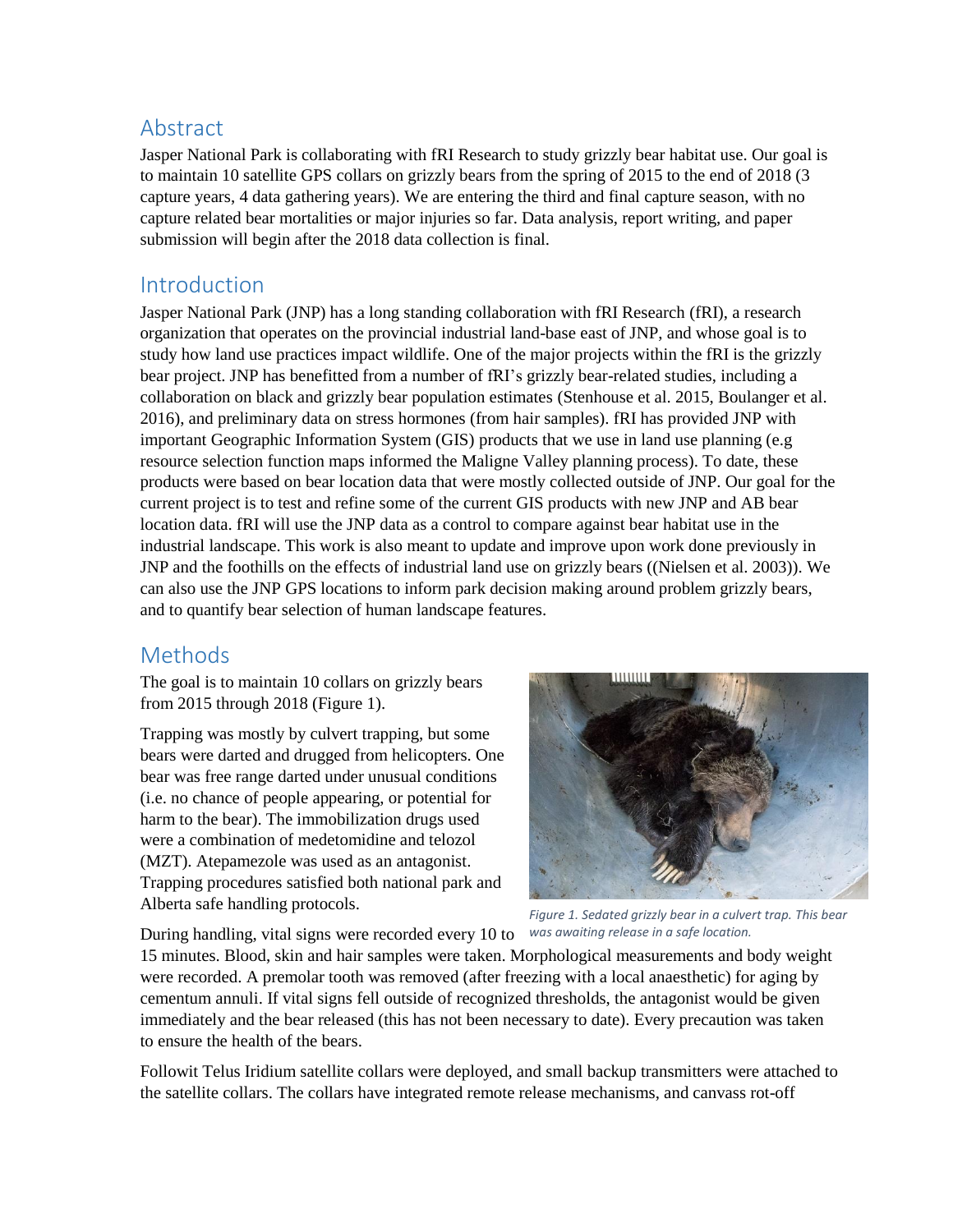sections. Both the satellite collar and backup transmitter transmit VHF signals. Transponders were inserted under the skin on the nose to identify previously handled bears that have lost their collars. The collar transmitter sends signals to a satellite that relays the location coordinates to Followit, and the UTM coordinates for the bear's locations are posted to their password protected website.

After processing, bears were returned to the culvert trap. Once bears were fully recovered from the drug, they were released in a location that minimized risk to the bears and to park visitors. Usually, we waited until dusk when human activity was low to minimize the chances for conflict. If we held bears for more than an hour, we ensured that the trap was kept in a cool, shaded location, and the bear was given water every 2 hours. Bears were observed during and immediately after release to ensure that they were moving normally.

After each capture, fRI provided a copy of the capture data sheet to JNP. At the end of each field season, fRI sends a copy of all bear location data to JNP, as well as bear ages. All data are entered into our grizzly bear telemetry database. Capture data is also copied to the JNP telemetry database for all species (for general access).

At the end of the 2018 data collection season, JNP and fRI will calculate a resource selection function (RSF) for bears in JNP, as well as on AB lands. An RSF is a statistical estimate of the probability of habitat use across the landscape. Parameters will be calculated that quantify the relative strength of selection for various habitat variables.

#### Results

In 2015 we caught and collared 10 grizzly bears [\(Table 1\)](#page-3-0). Eight were caught in culvert traps, one by helicopter darting, and one by free range darting. Of the 10 collars put on in 2015, one was removed by a bear in 2015, and two more were removed by bears in 2016 (all by male bears). One of the 2015 collars stopped working in 2016 and was remotely released and recovered. Two other bears caught in Alberta used JNP to some degree – one of these collars stopped working, was remotely released and recovered.

|        |        |      | Capture        | Capture    | Weight |          |         |     |     |
|--------|--------|------|----------------|------------|--------|----------|---------|-----|-----|
| JNP ID | FRI ID | Year | Method         | Date       | (lbs)  | Northing | Easting | Sex | Age |
| 195    | G133   | 2015 | Culvert        | 02/05/2015 | 272    | 5860294  | 430229  | м   | 11  |
| 196    | G158   | 2015 | Heli-dart      | 11/05/2015 | 200    | 5841532  | 491028  | F.  | 7   |
| 197    | G159   | 2015 | Culvert        | 11/05/2015 | 176    | 5856798  | 426532  | M   | 7   |
| 198    | G134   | 2015 | Culvert        | 14/05/2015 | 262    | 5859179  | 443722  | M   | 9   |
| 199    | G135   | 2015 | Culvert        | 18/05/2015 | 254    | 5860294  | 430229  | M   | 8   |
| 200    | G136   | 2015 | Free-Range     | 22/05/2015 | 260    | 5850857  | 426655  | F   | 10  |
| 201    | G137   | 2015 | Culvert        | 30/05/2015 | 196    | 5856424  | 426748  | F.  | 7   |
| 202    | G138   | 2015 | Culvert        | 22/06/2015 | 372    | 5804916  | 499981  | M   | 12  |
| 203    | G139   | 2015 | Culvert        | 15/09/2015 | 134    | 5841830  | 456158  | M   | 3   |
| 204    | G140   | 2015 | Culvert        | 28/09/2015 | 234    | 5860294  | 430229  | F   | 10  |
| 195    | G133   | 2016 | <b>Culvert</b> | 14/05/2016 | 420    | 5860301  | 430236  | М   | 12  |
| 196    | G158   | 2016 | Heli-dart      | 30/08/2016 | 304    | 5833872  | 495949  | F.  | 8   |
| 209    | G141   | 2016 | Culvert        | 30/04/2016 | 176    | 5860301  | 430236  | M   |     |
| 214    | G142   | 2016 | Heli-dart      | 13/05/2016 | 108    | 5851290  | 441913  | M   |     |
| 215    | G160   | 2016 | Heli-dart      | 16/04/2016 | 270    | 5841620  | 487263  | M   |     |

<span id="page-3-0"></span>*Table 1. Grizzly bear captures in JNP, 2015 and 2016 (recaptures are bolded).*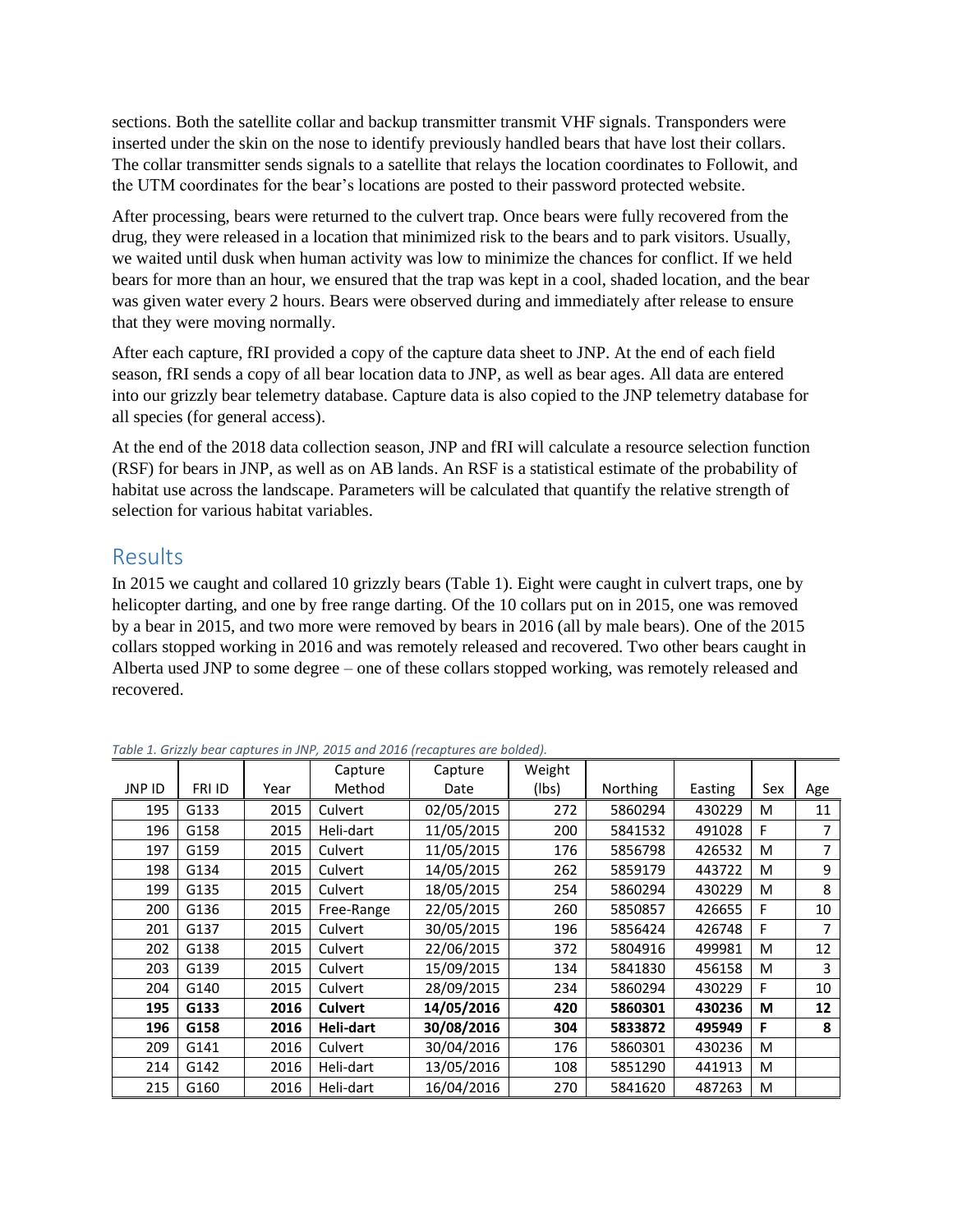In 2016, 5 bears were caught: two bears in culvert traps, and three by helicopter darting [\(Table](#page-3-0)  [1\)](#page-3-0).Two were recaptures of JNP bears originally caught in 2015. One of the bears captured in 2016 was illegally killed in 2016 near Hinton, AB. Another of the 2016 collars stopped functioning, was remotely released and the collar was recovered. In the fall of 2016, the nine functioning collars were programmed to go off the air when they entered their dens.

Eight males and 4 females have been caught so far [\(Table 1\)](#page-3-0). Ages at capture ranged from 3 to 12 [\(Table 1\)](#page-3-0). Female bears ranged from 134 to 304 pounds and averaged 221 pounds [\(Table 1\)](#page-3-0). Male bears ranged from 108 to 420 pounds and averaged 257 pounds [\(Table 1\)](#page-3-0). Male bear 195 gained 148 pounds between 2015 and 2016.

We have not caused any mortalities or serious injuries to grizzly bears during the trapping process. Two bears broke claws, and two bears broke canine tooth tips. One of the bears that broke 7 claws in 2016 was seen in 2017 and its claws had regrown.

We have had 7 non-target captures (all black bears) during the 2 years of captures. All were released without incident.

Six captures occurred at the Jasper Park Lodge Golf Course. One bear each was caught at each of the other 10 locations. Eleven captures were by culvert trap, four were heli-darting, and one was a free range darting [\(Figure 2\)](#page-4-0).

Collars are designed to last 2.5 years. If we examine collar life between 2015 and the start of the 2017 field season, just over 60% of the collars made it to their maximum operational life at the time of calculation [\(Figure 3\)](#page-4-1).

To date, just over 70,000 GPS bear locations have been recorded in the JNP database.

One of the bears captured in 2015 was a female that had killed three elk calves over a 3 day period in Whistlers



<span id="page-4-0"></span>*Figure 3. Grizzly Bear capture locations, 2015 and 2016. Six captures were at the Jasper Park Lodge golf course (large yellow dot). All other locations were single captures.*



<span id="page-4-1"></span>*Figure 2. Actual collar life as a percentage of possible collar life. N = 10 for 2015 captures (possible life = 2 years), and n=4 for 2016 bears (possible life = 1 year).*